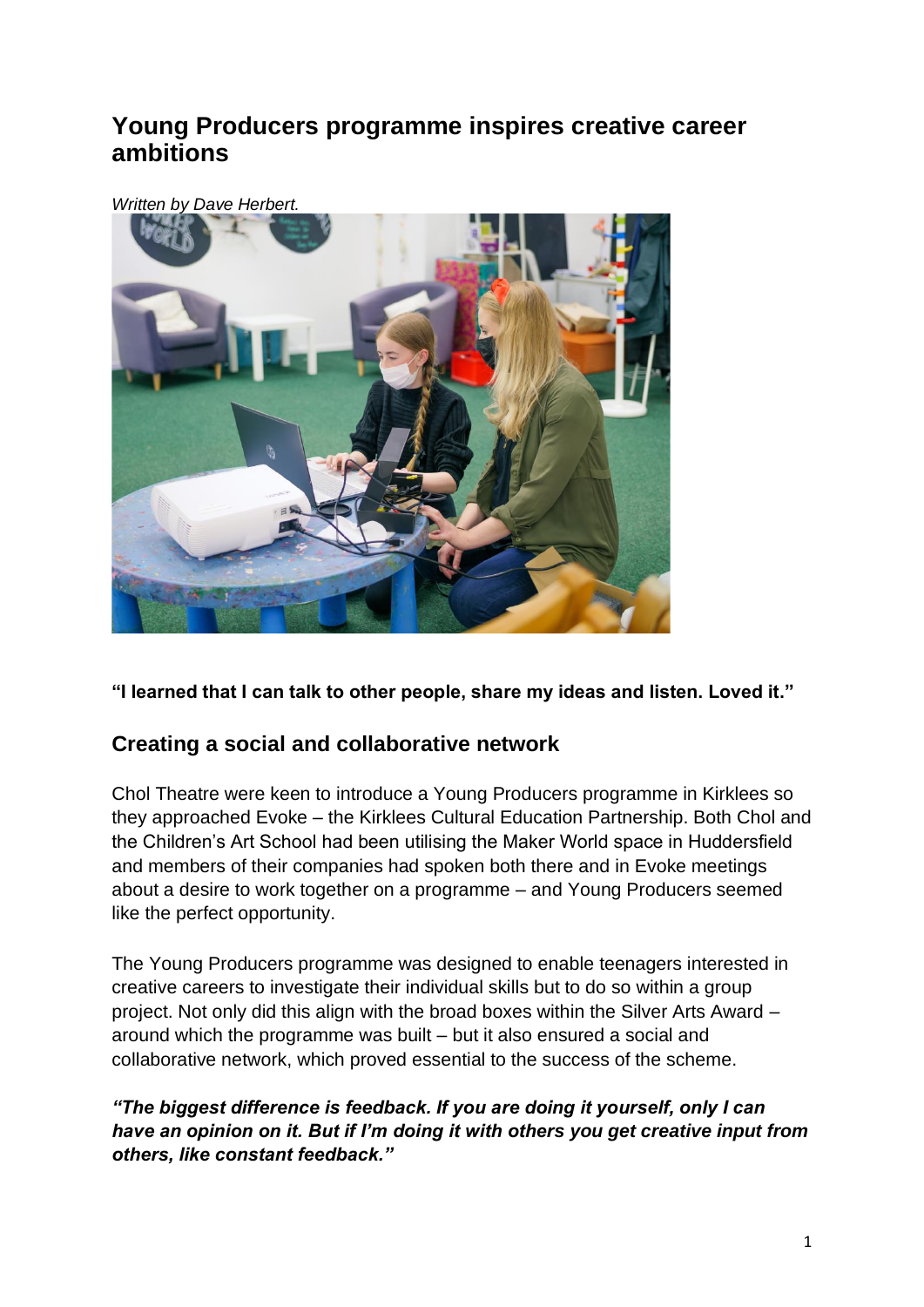# **Inspiring future creative practitioners**



The Young Producers programme was designed to accommodate up to 12 young people from Kirklees and there were a number of fully funded places allocated to ensure that no-one would miss out due to a lack of parental contributions.

The programme was advertised through social media from Chol, Children's Art School and Evoke and applicants were encouraged to register their interest in a particular role within the creative industries. The 12 places were filled and Chol hosted the initial session, utilising their vast experience of creating a safe space in which the young people could express themselves without fear of judgement. All partners agreed that this was a vital step in the success of the programme.

It was important to all partners involved that this was to be a pilot programme. It is common practice within the Evoke partnership that partners approach each other with ideas and opportunities but there is always one eye on future opportunities for both partners and the children and young people. Thus a new programme like Young Producers might start with a partnership between a theatre company and a visual arts provider but it is the mission of Evoke to see how it can then be replicated between a museum and a film-maker, for instance.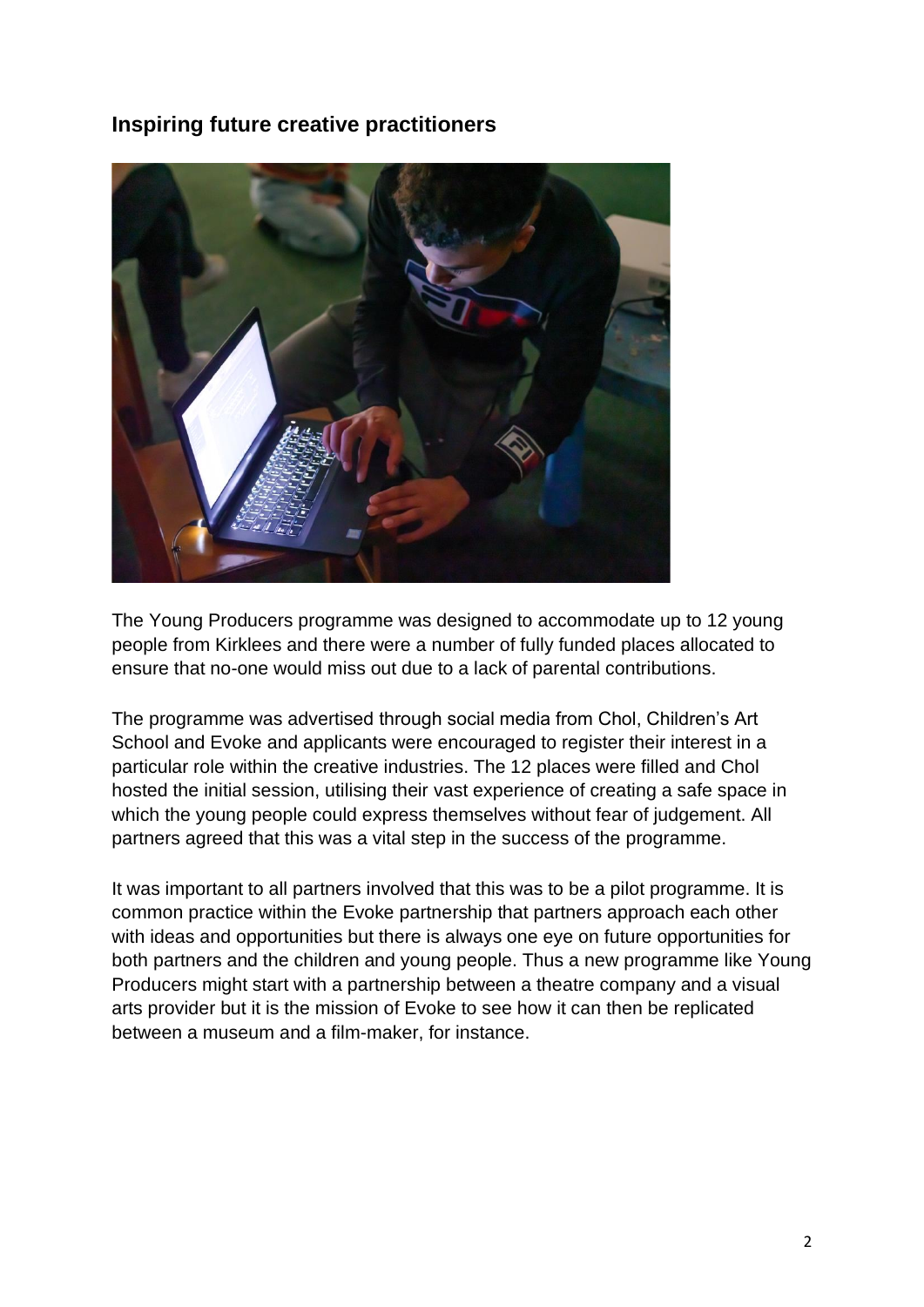One way in which the programme connected with a wide range of partners was through the freedom for the young people to choose which art avenue to explore. A number of the participants chose to follow their musical passions for instance, and so part of the role of Vicky (Chol), Chloe (Children's Art School) and Greg (Evoke) was to use their networks to connect these young people with practitioners within Kirklees and the surrounding areas. For instance, one powerful session happened on Zoom where the young people were introduced to a wide range of creatives, most of whom were also from within Kirklees, and all of whom earn a living by pursuing their passions. Another particularly powerful session for instance introduced the young people to Lauren Townsend, herself a young producer, and her youth and dynamism had a lasting effect on the participants; it helped convince them that a future career in the creative industries was indeed a viable option.

#### *"I will explore what an A Level in drama offers, while also looking for starter jobs in creative industries so that I can get used to that environment."*



### **Inspiring others to take risks**

The programme was structured around the Silver Arts Award requirements to fulfil first an individual challenge, then to demonstrate their leadership skills through a group challenge.